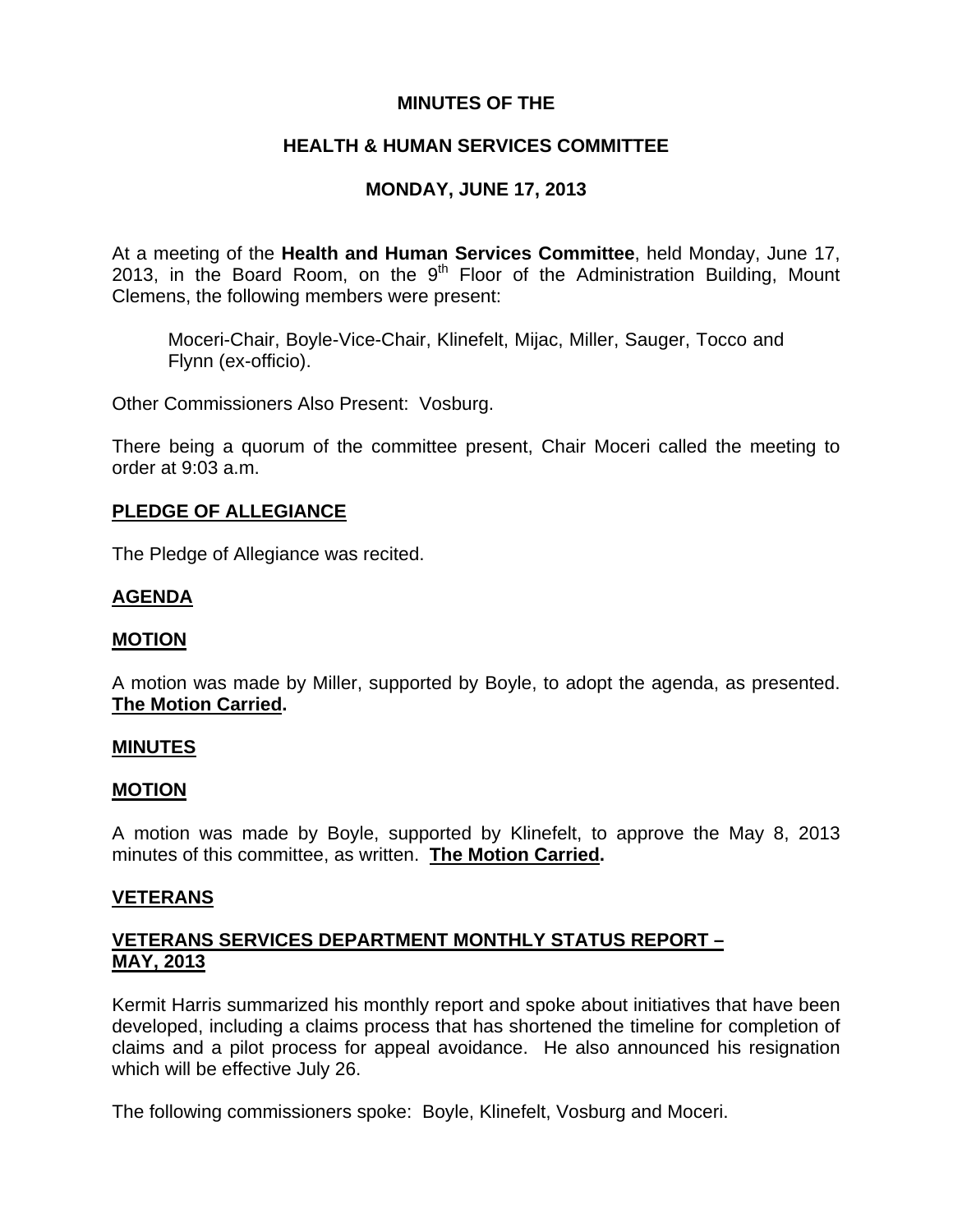Commissioner Boyle requested information on the proper protocol for a memorial area dedicated to veterans.

### **MOTION**

A motion was made by Tocco, supported by Sauger, to receive and file the Monthly Status Report for May, 2013, as submitted by Kermit Harris, Director of Veterans Services. **The Motion Carried.** 

### **COMMUNITY SERVICES**

# **BUDGET AMENDMENT/CSA/EVIDENCE BASED DISEASE PREVENTION PROGRAM INCREASE**

### **MOTION**

A motion was made by Tocco, supported by Klinefelt, to forward to the Finance Committee a recommendation to approve an increase in the previously approved Macomb County Community Services Agency's Senior Nutrition FY 2012/13 budget for the Evidence Based Disease Prevention/Health Promotion Program in the amount of \$500, bringing the total grant amount to \$7,200; Further, this budget action addresses budgetary issues only. It does not constitute the Commission's approval of any County contract. If a contract requires Commission approval under the County's Contracting Policy or the County's Procurement Ordinance, such approval must be sought separately; Further, a copy of this Board of Commissioners' action is directed to be delivered forthwith to the Office of the County Executive. **THE MOTION CARRIED.** 

## **CONTRACT AMENDMENTS/CSA LAWN MAINTENANCE-O'NEAL FATHER & SONS LANDSCAPING, UNIVERSAL LAWN CARE AND ZIMMERMAN LAWN & SNOW**

Chair Moceri noted that the time limit for Board approval of the three contracts had passed and the Office of the County Executive had proceeded to sign them. At this point, the contracts are before committee for informational purposes.

Mary Solomon, Director of the Community Services Agency, gave an overview. She stated that after receiving notice from current providers of their inability to continue providing lawn service to seniors, the department worked with these three existing contractors to take on that additional work with no disruption of service.

# **MOTION**

A motion was made by Klinefelt, supported by Miller, to receive and file the information provided on the CSA lawn maintenance contract amendments. **The Motion Carried.**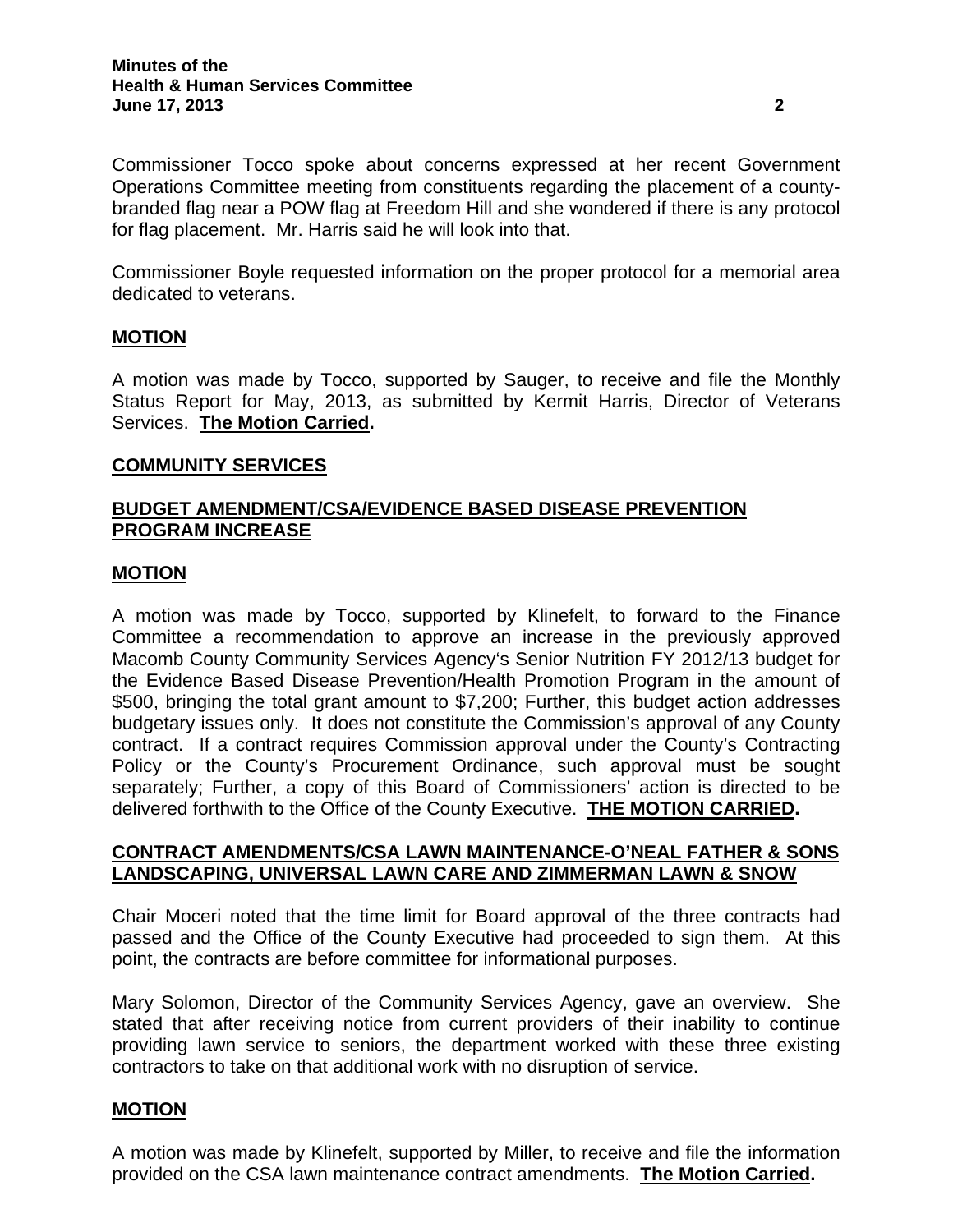### **HEALTH**

## **BUDGET AMENDMENT/HEALTH/FISCAL GRANT FUND-EMERGENCY PREPAREDNESS**

Bill Ridella, Director/Health Officer, stated that this is an award from the National Association of County and City Health Officials and supports development of Medical Reserve Corps units.

### **MOTION**

A motion was made by Sauger, supported by Miller, to forward to the Finance Committee a recommendation to amend the Health Department Fiscal Grant Fund in the amount of \$4,000 with an increase in Other Revenue and accompanying increases in Supplies & Services and Conference and Training; Further, this budget action addresses budgetary issues only. It does not constitute the Commission's approval of any County contract. If a contract requires Commission approval under the County's Contracting Policy or the County's Procurement Ordinance, such approval must be sought separately; Further, a copy of this Board of Commissioners' action is directed to be delivered forthwith to the Office of the County Executive. **THE MOTION CARRIED.** 

### **BUDGET AMENDMENT/HEALTH/MDARD ANIMAL WELFARE FUND**

Bill Ridella stated that this is a grant award from the Michigan Department of Agriculture and Rural Development and supports training for the Animal Control Officers.

### **MOTION**

A motion was made by Miller, supported by Tocco, to forward to the Finance Committee a recommendation to amend the Health Department Fiscal Grant Fund in the amount of \$1,100 with an increase in State-Other Revenue and accompanying increases in Supplies & Services and Conference & Training; Further, this budget action addresses budgetary issues only. It does not constitute the Commission's approval of any County contract. If a contract requires Commission approval under the County's Contracting Policy or the County's Procurement Ordinance, such approval must be sought separately; Further, a copy of this Board of Commissioners' action is directed to be delivered forthwith to the Office of the County Executive. **THE MOTION CARRIED.** 

## **BUDGET AMENDMENT/HEALTH/FISCAL GRANT FUND-CLEAN MICHIGAN INITIATIVE**

Bill Ridella stated that this is a grant award from the Michigan Department of Environmental Quality and supports the monitoring of several beaches during the summer.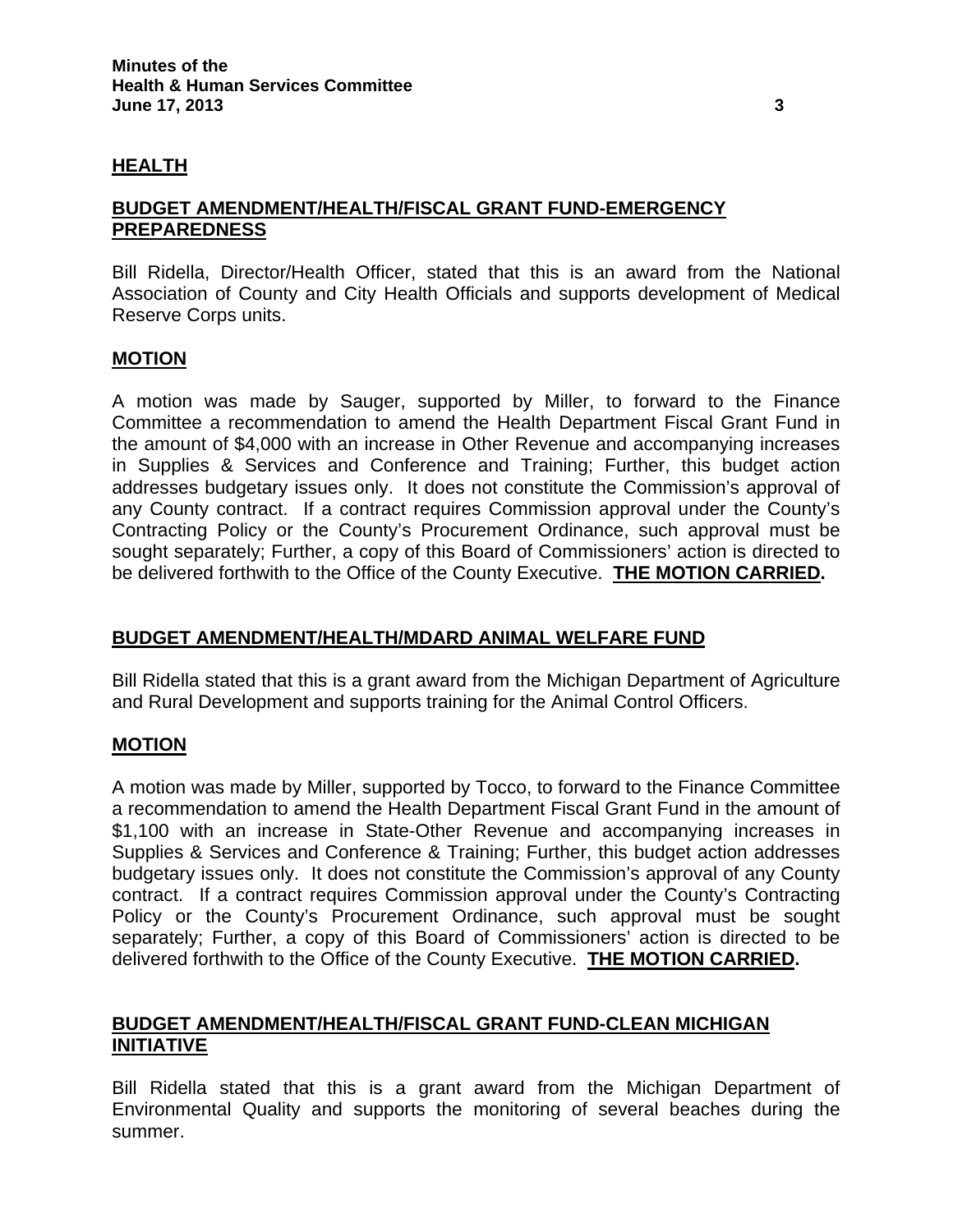### **MOTION**

A motion was made by Mijac, supported by Boyle, to forward to the Finance Committee a recommendation to amend the Health Department Fiscal Grant Fund in the amount of \$7,534 with an increase in State-Grants Revenue and accompanying increases in Conference & Training, Salaries & Wages, Contractual Services and Internal Service Costs; Further, this budget action addresses budgetary issues only. It does not constitute the Commission's approval of any County contract. If a contract requires Commission approval under the County's Contracting Policy or the County's Procurement Ordinance, such approval must be sought separately; Further, a copy of this Board of Commissioners' action is directed to be delivered forthwith to the Office of the County Executive.

The following commissioners spoke: Klinefelt, Miller, Moceri and Flynn.

Chair Moceri requested a copy of the line item budget for this grant.

Chair Moceri called for a vote on the motion and **THE MOTION CARRIED.** 

## **ADOPT RESOLUTION TO OPPOSE THE \$20 BILLION IN CUTS TO SNAP IN H.R. 1947 FEDERAL AGRICULTURE REFORM AND RISK MANAGEMENT (FARRM) ACT OF 2013 (OFFERED BY MOCERI)**

### **COMMITTEE RECOMMENDATION – MOTION**

A motion was made by Miller, supported by Tocco, to recommend that the Board of Commissioners adopt a resolution to oppose the \$20 billion in cuts to the Supplemental Nutrition Assistance Program (SNAP) in H.R. 1947 Federal Agriculture Reform and Risk Management Act (FARRM) of 2013.

The following commissioners spoke: Klinefelt, Miller, Moceri and Flynn.

Chair Moceri called for a vote on the motion and **THE MOTION CARRIED WITH KLINEFELT VOTING "NO."** 

## **PRESENTATION BY ED McARDLE, CONSERVATION CHAIR, SIERRA CLUB OF MICHIGAN, ON REASONS FOR OPPOSING ONTARIO POWER GENERATION'S PROPOSAL TO BURY NUCLEAR WASTE IN THE GREAT LAKES BASIN**

Ed McArdle thanked committee for its proposed resolution and provided additional background on the current proposal by Ontario Power Generation to construct a Deep Geological Repository for Ontario's low and intermediate level radioactive waste at the Bruce Nuclear Generating Station. He also provided a map of the nuclear hot spots in the Great Lakes region.

The following commissioner spoke: Moceri.